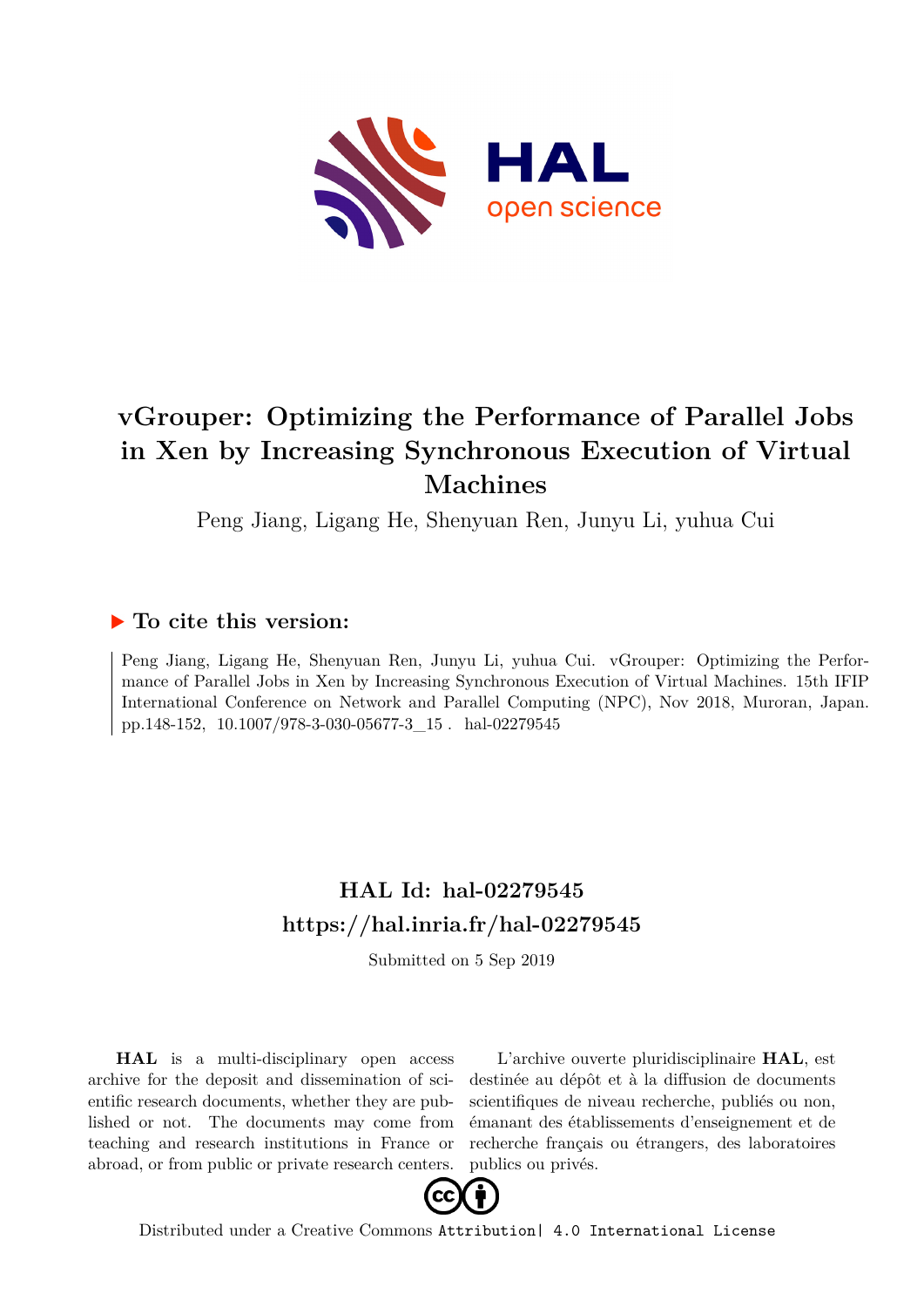# vGrouper: Optimizing the Performance of Parallel Jobs in Xen by Increasing Synchronous Execution of Virtual Machines

Peng Jiang<sup>1</sup>, Ligang He<sup>1</sup>, Shenyuan Ren<sup>1</sup>, Junyu Li<sup>1</sup>, and Yuhua Cui<sup>2</sup>

<sup>1</sup> Department of Computer Science, University of Warwick, Coventry, CV4 7ES, UK Ligang.He@warwick.ac.uk

<sup>2</sup> Shandong Worldwide Byte Security Co.ltd cuiyh@jzxtsec.com

Abstract. Xen is one of the most popular virtualization platforms nowadays, which has been broadly used by the industry. Credit scheduler, the default scheduler of Xen, was initially designed for serial jobs, which achieves good performance overall for serial jobs. Unfortunately, the parallel jobs are likely to co-exist with serial jobs in the same host in practice, the resource contention between virtual machines results in severe performance degradation of the parallel jobs. In this paper, we propose vGrouper, a progressive solution to enhance the performance of the parallel jobs. The vGrouper focuses on synchronizing the execution time of the parallel nodes in order to achieve the best performance of the parallel job. Moreover, the vGrouper guarantees that the parallel job nodes are able to run concurrently on pCPUs for the entire time slice, which maximizes the efficiency of communication between parallel nodes. A prototype of vGrouper is implemented, the experimental results demonstrate that the performance of the parallel job and resource utilization in Xen have been significantly improved.

Keywords: Xen · Virtual Machine · Virtualization · Parallel Jobs · Scheduling.

# 1 Introduction

The Xen virtualization platform has been embraced by industry nowadays due to its impressive scalability and outstanding performance. However, the credit scheduler, which is the default scheduling strategy of Xen, has been identified to be less capable of scheduling parallel jobs. A parallel job usually relies on communication between nodes, which is a completely different working fashion from the serial job. Due to the lack of knowledge of the parallel job, the credit scheduler treats the nodes of each parallel job node as a normal serial job, where the particularity of the parallel job is completely disregarded. The shortcoming of credit scheduler has been discussed in several studies[3][4][2][5].

In this paper, we propose vGrouper, a progressive solution to further enhance the performance of the parallel job to a new level. The vGrouper focuses on synchronizing the execution time of the parallel nodes in order to improve the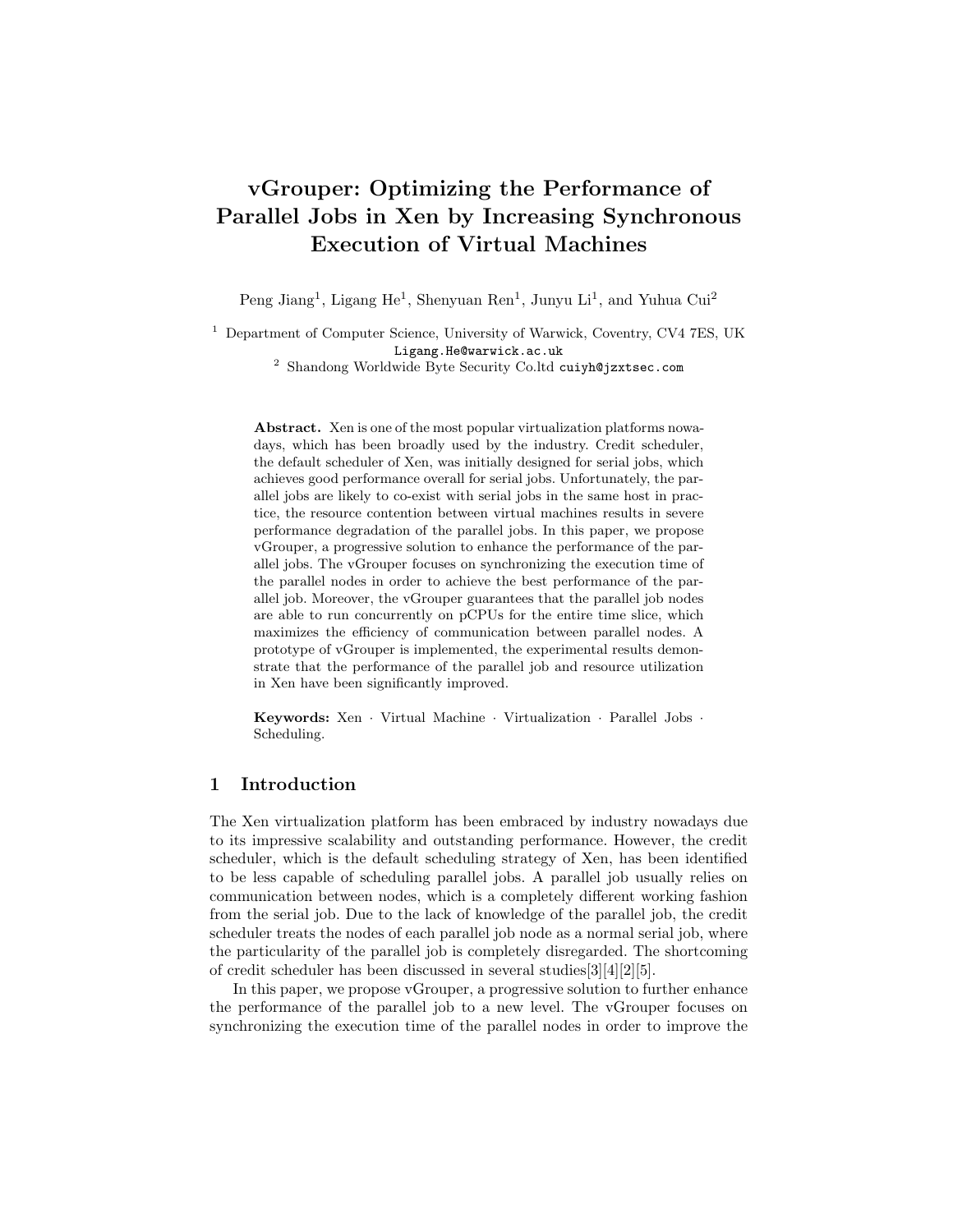2 Peng Jiang, Ligang He, Shenyuan Ren, Junyu Li, and Yuhua Cui

performance of the parallel job. Moreover, the vGrouper guarantees that the parallel job nodes are able to run concurrently on pCPUs for the entire time slice, which maximizes the efficiency of communication between parallel nodes.

# 2 Background and Related Work

#### 2.1 Credit Scheduler

The credit scheduler, which is a proportionally sharing scheduling strategy based on fair allocation of resource, was initially designed for scheduling serial jobs. Each VM will be given credits to consume during execution, which indicates that how many physical resources a VM can have. There two parameters weight and cap can be used for customizing the bias of resource allocation according to user's need, where the weight indicates the relative proportion of execution time and cap stands for the maximum amount time of execution time of a VM. In credit scheduler, two priorities are used to indicate the status of a VM. UNDER priority is given to those VMs which are remaining credits, while a VM running out of credits is given  $OVER$  priority. Each vCPU of the VM is allowed to executed for a certain time, and the VMs with UNDER priority will be scheduled one by one.

#### 2.2 Related Work

Several optimizations have been made to improve the performance of the parallel job in Xen. Chen and et al. found that overcommitted vCPUs brings performance degradations to concurrent jobs in [1], they mitigate the negative impact by adjusting the time length of execution of VMs according to the type of the workload. Shao and et al. also reveal the problem of overcommitted vCPUs in their research and indicate there is potential penalty on the performance of the parallel job in Xen [3], they choose to expose the workload types of VMs to Xen hypervisor to alleviate the decrease of the performance of the parallel job.

# 3 Problem Analysis

In the virtualized environment, a pCPU is proportionally shared among several vCPUs, and each vCPU in the local job queue is scheduled for a certain length of time periodically. We first make some assumptions on the environment of the virtual system based on the policies of credit scheduler and common experience of configuration. Firstly, the size of each parallel job is smaller than the number of pCPUs. Secondly, VMs of serial workloads are assumed to be in busy status. Thirdly, the VMs of the parallel job are Uniprocessor systems and only committed to execute the parallel jobs. Forthly, the total number of the VMs in system is much bigger than the number of the pCPUs of the host.

Let p be the number of pCPUs, s be the size of a parallel job and j be the total number of VMs. As the credit scheduler targets for global workload balanced,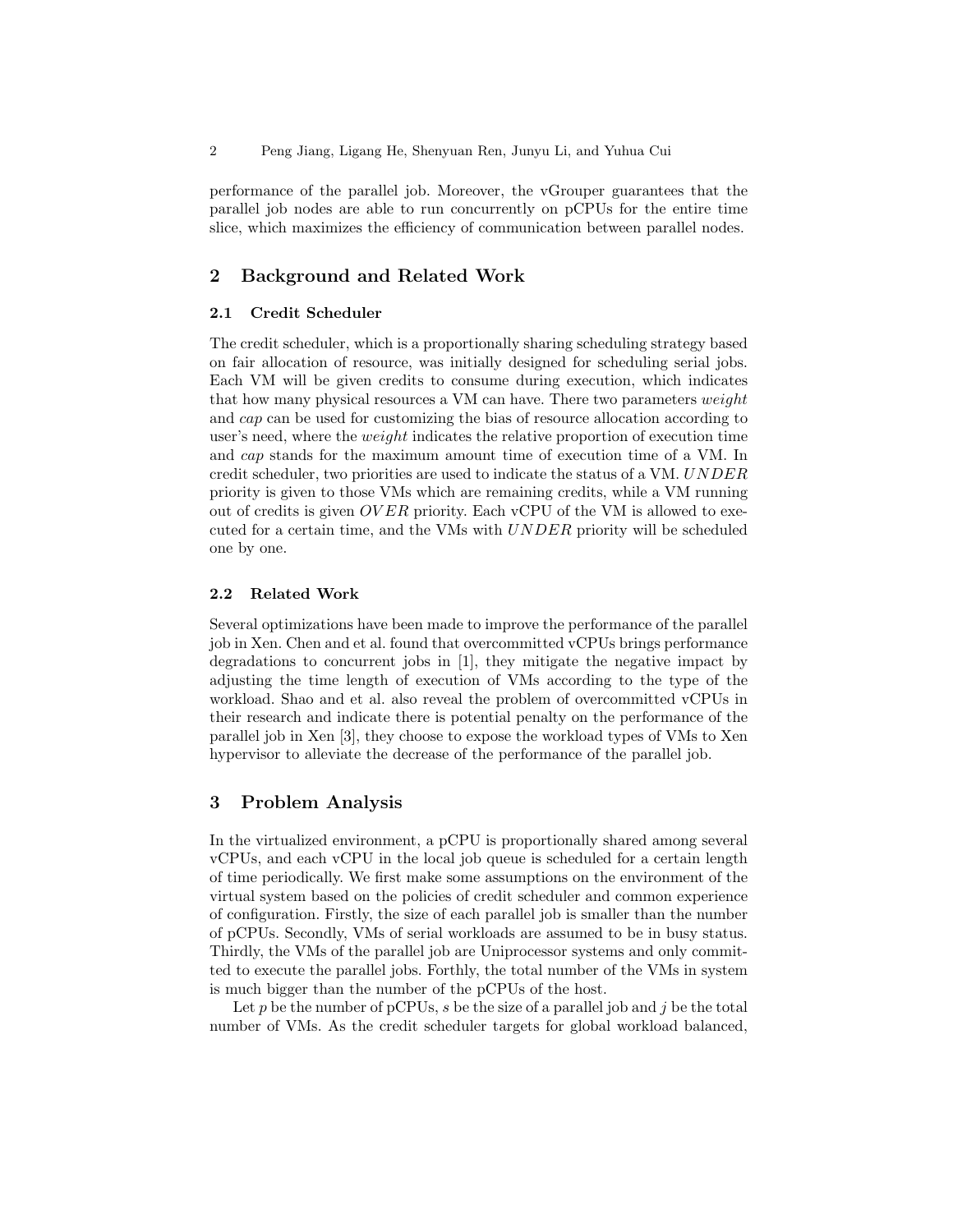the VMs will be evenly and randomly allocated to the pCPUs. Therefore, we know the probability of the parallel nodes being allocated to different pCPUs is:

$$
P_A = \frac{\prod_{i=0}^{i
$$

Moreover, the nodes of the parallel job should be placed at the same positions of their run queues so that they can be scheduled simultaneously. We know the size of each run queue is:

$$
q = j/p \tag{2}
$$

Thus, the probability of all parallel nodes being placed at the head of the run queues is:

$$
P_B = \frac{1}{q^{s-1}}\tag{3}
$$

Therefore, the probability of a parallel job being simultaneously placed on the head of run queues by the credit scheduler is:

$$
P_C = \frac{\prod_{i=0}^{i (4)
$$

We introduce execution efficiency  $E_s$  to indicate the percentage of the parallel sub-tasks being simultaneous executed in a time slice. Additionally, as  $dom0$ processes the I/O request in Xen, it is compulsory to schedule dom0 along with the parallel nodes. Thus, overall evaluation on the efficiency of scheduling a parallel job in Xens:

$$
E_{overall} = \frac{\prod_{i=0}^{i \le s+1} p - i}{p^{s+1}} \cdot \frac{1}{q_{min}^s} \cdot E_s \tag{5}
$$

As can be seen, the probability of a parallel job being properly scheduled by credit scheduler is extremely low. Therefore, a co-scheduler is required to assist the credit scheduler to make the appropriate decision on scheduling the parallel job. The problem can be illustrated by Fig 1.



Fig. 1: Problem of parallel job in Xen Fig. 2: NPB performance of a parallel job with size of four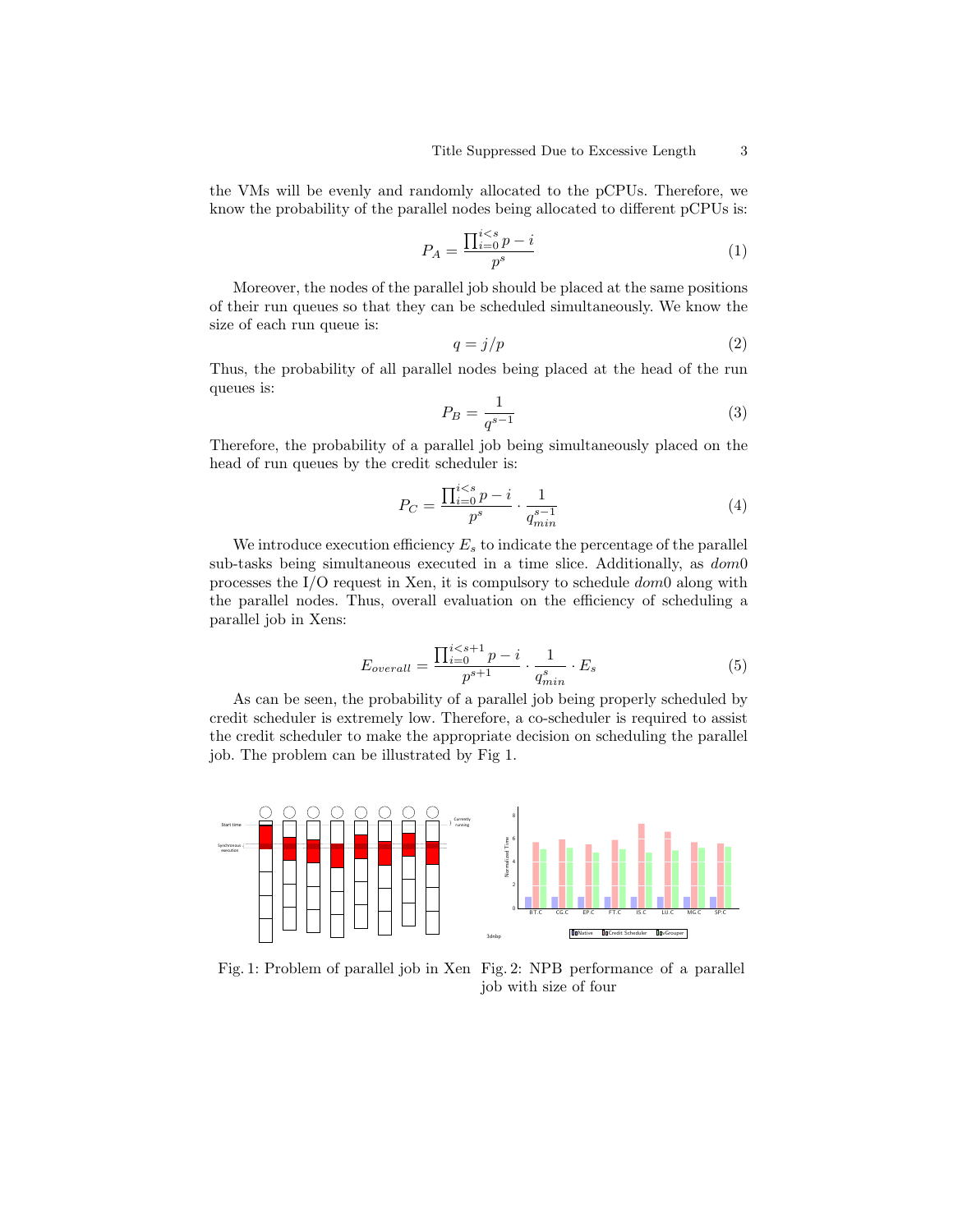4 Peng Jiang, Ligang He, Shenyuan Ren, Junyu Li, and Yuhua Cui

### 4 Co-scheduling solution

The co-scheduling solution solve the problem using three steps. Firstly, it identifies the parallel job in Xen, which requires the VMs of parallel job to be labeled by the users so that co-scheduler is able to identify parallel workload. Secondly, the co-scheduler relocates the VMs of the parallel jobs to avoid overcommitted pCPUs. All VMs of the parallel jobs will be examined in this step, if multiple VMs of a parallel lie on the same job queue of pCPU, the vGrouper is expected to redistribute then to different job queues by migrating. Notably, this step is only taken one time when a parallel job is created. Thirdly, for each parallel job, we choose a flag VM which indicates the parallel job is encountered. When the flag VM is about to be scheduled online, the vGrouper schedule all related VMs of the same parallel job together with the flag VM as a group by boosting the parallel nodes. The boost mechanism of credit scheduler allows current running vCPUs to be preempted by others to accelerate the responding time, which can be used by vGrouper to simultaneously scheduled the VMs of a parallel job together.



Fig. 3: The overhead of co-scheduling Fig. 4: Number of Communications per process Uni Time (NCUT)

### 5 Experiments and Evaluation

We conduct several experiments to evaluate the performance of vGrouper. Firstly, we test the vGrouper with NPB benchmark suite. As Fig 2 illustrates, the performance of the benchmarking program is significantly increase as expected, especially on IS and LU, which contains lots of communications between the VMs of the parallel job. Secondly, we observe the overhead of the vGrouper. Fig 3 shows that overhead incurred by the vGrouper is negligible, even though that there is a slight increase as the size of the parallel job increases. Finally, we